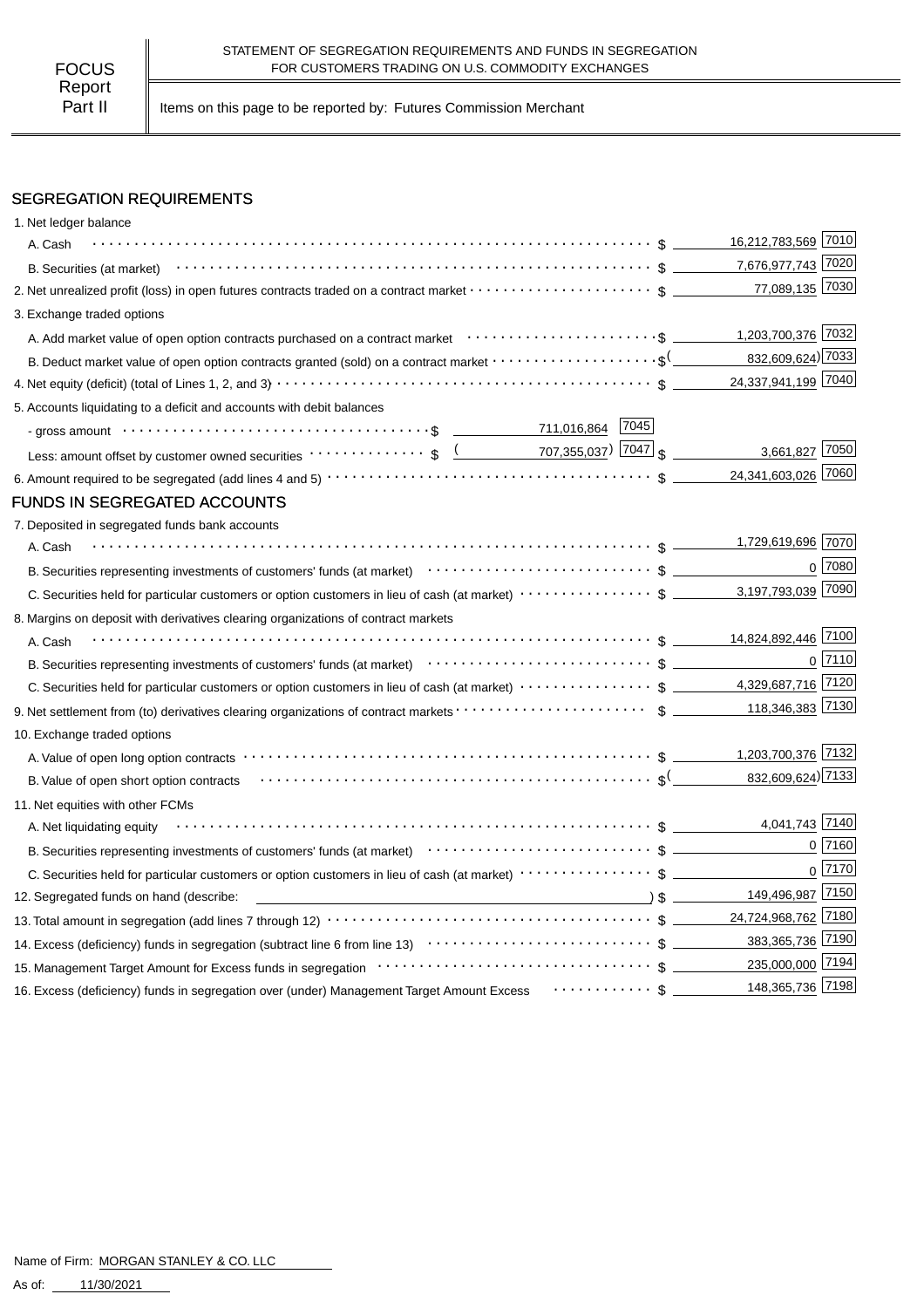#### STATEMENT OF CLEARED SWAPS CUSTOMER SEGREGATION REQUIREMENTS AND FUNDS IN CLEARED SWAPS CUSTOMER ACCOUNTS UNDER SECTION 4D(F) OF THE COMMODITY EXCHANGE ACT

Items on this page to be reported by: Futures Commission Merchant

# CLEARED SWAPS CUSTOMER REQUIREMENTS

| 1. Net ledger balance                                                                                                                                                        |                            |
|------------------------------------------------------------------------------------------------------------------------------------------------------------------------------|----------------------------|
| A. Cash                                                                                                                                                                      | 14,440,673,891 8500        |
|                                                                                                                                                                              | 9,863,880,930 8510         |
|                                                                                                                                                                              | 754,758,775 8520           |
| 3. Cleared swaps options                                                                                                                                                     |                            |
|                                                                                                                                                                              | 0 8530                     |
| B. Market value of open cleared swaps option contracts granted (sold) $\cdots \cdots \cdots \cdots \cdots \cdots \cdots$ s $\frac{($                                         | $0$ ) 8540                 |
| 4. Net equity (deficit) (add lines 1, 2 and 3) $\cdots$ $\cdots$ $\cdots$ $\cdots$ $\cdots$ $\cdots$ $\cdots$ $\cdots$ $\cdots$ $\cdots$ $\cdots$ $\cdots$ $\cdots$ $\cdots$ | 25,059,313,596 8550        |
| 5. Accounts liquidating to a deficit and accounts with debit balances                                                                                                        |                            |
| 117,445,446 8560                                                                                                                                                             |                            |
| Less: amount offset by customer owned securities $\cdots \cdots \cdots$ ; $\frac{($ 116,580,255) 8570 $\frac{1}{3}$                                                          | 865,191 8580               |
|                                                                                                                                                                              |                            |
| FUNDS IN CLEARED SWAPS CUSTOMER SEGREGATED ACCOUNTS                                                                                                                          |                            |
| 7. Deposited in cleared swaps customer segregated accounts at banks                                                                                                          |                            |
| A. Cash                                                                                                                                                                      | 3,694,889,133 8600         |
|                                                                                                                                                                              | $0^{8610}$                 |
|                                                                                                                                                                              | 10,194,919 8620            |
| 8. Margins on deposit with derivatives clearing organizations in cleared swaps customer segregated accounts                                                                  |                            |
| A. Cash                                                                                                                                                                      |                            |
|                                                                                                                                                                              | 0 8640                     |
|                                                                                                                                                                              |                            |
|                                                                                                                                                                              |                            |
| 10. Cleared swaps options                                                                                                                                                    |                            |
|                                                                                                                                                                              | $0^{8670}$                 |
| B. Value of open cleared swaps short option contracts $\cdots \cdots \cdots \cdots \cdots \cdots \cdots \cdots \cdots \cdots \cdots$ s (                                     | $0$ <sup>8680</sup>        |
| 11. Net equities with other FCMs                                                                                                                                             |                            |
| A. Net liquidating equity                                                                                                                                                    | 0   8690                   |
|                                                                                                                                                                              | $0^{8700}$                 |
| C. Securities held for particular cleared swaps customers in lieu of cash (at market) · · · · · · · · · · · · · · · · · · \$                                                 | $0^{8710}$                 |
| 12. Cleared swaps customer funds on hand (describe: _____________________________                                                                                            | 0 8715<br>$\sim$           |
| 13. Total amount in cleared swaps customer segregation (add Lines 7 through 12) $\cdots\cdots\cdots\cdots\cdots\cdots\cdots\$ \$ ________ 25,524,726,682 8720                |                            |
| 14. Excess (deficiency) funds in cleared swaps customer segregation (subtract Line 6 from Line 13) \$                                                                        | 464,547,895 8730           |
| 15. Management target amount for excess funds in cleared swaps segregated accounts $\cdots\cdots\cdots\cdots\cdots\quad$ \$ ___________92,000,000 8760                       |                            |
| 16. Excess (deficiency) funds in cleared swaps customer segregated accounts over (under) management target<br>excess                                                         | 372,547,895 8770<br>$\sim$ |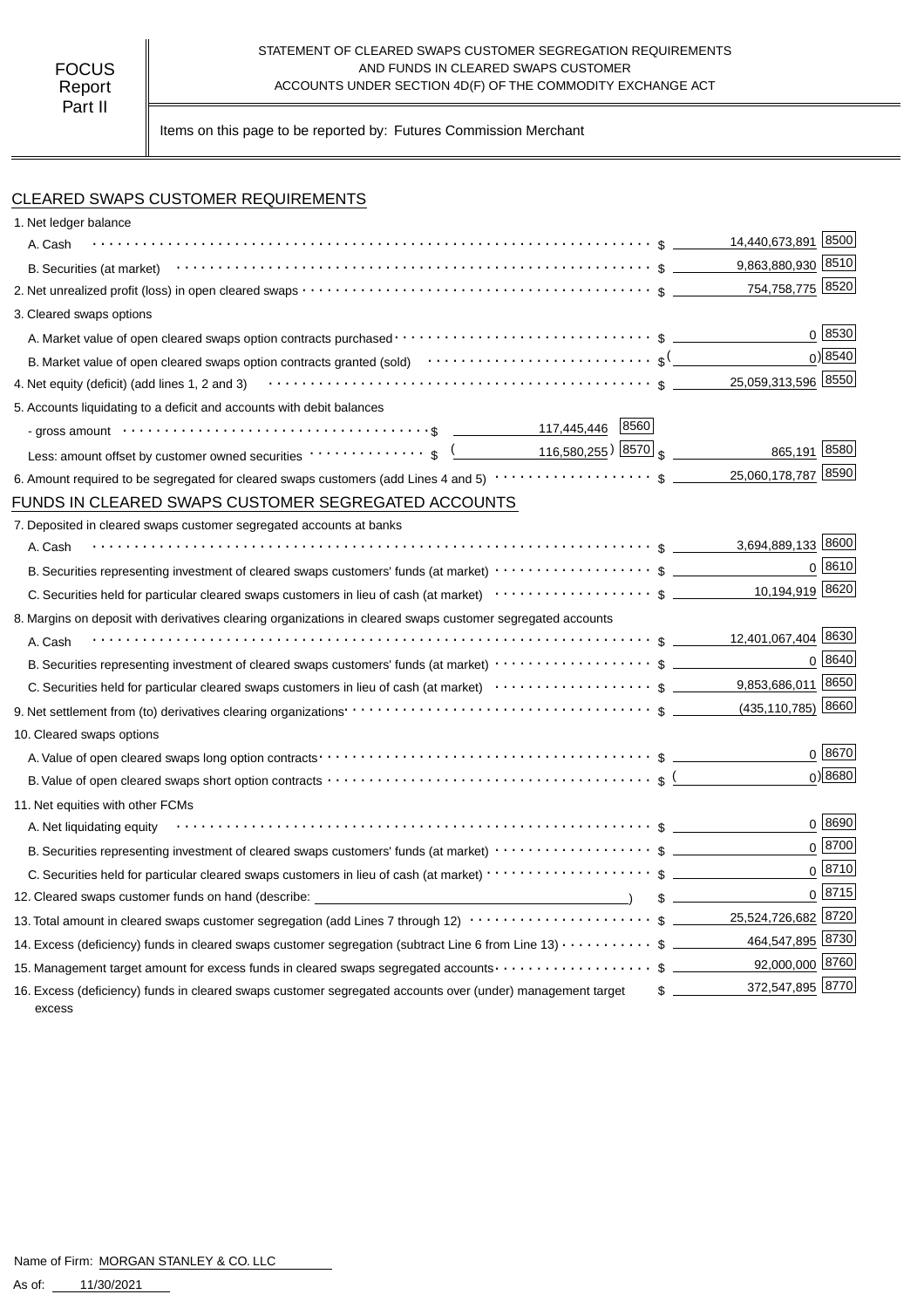Part II | Items on this page to be reported by a: Futures Commission Merchant

|                                                                                                                | $0$  7200 |
|----------------------------------------------------------------------------------------------------------------|-----------|
| 2. Funds/property in segregated accounts                                                                       |           |
| $0$  7210                                                                                                      |           |
| $0$  7220 <br>B. Securities (at market value) $\cdots \cdots \cdots \cdots \cdots \cdots \cdots \cdots \cdots$ |           |
|                                                                                                                | 7230      |
|                                                                                                                | 0 7240    |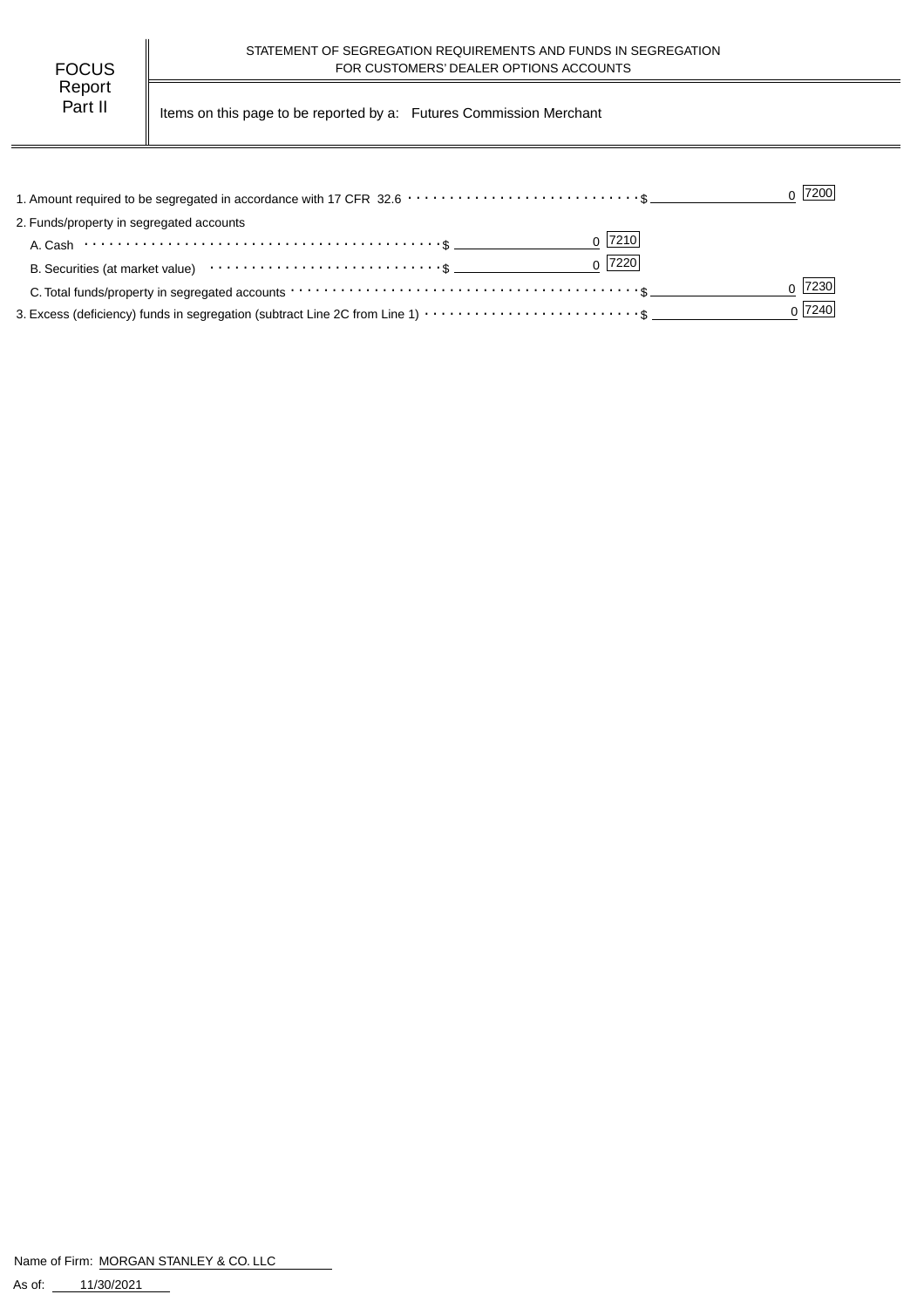## STATEMENT OF SECURED AMOUNTS AND FUNDS HELD IN SEPARATE ACCOUNTS FOR FOREIGN FUTURES AND FOREIGN OPTIONS CUSTOMERS PURSUANT TO CFTC REGULATION 30.7

Part II | Items on this page to be reported by a: Futures Commission Merchant

### FOREIGN FUTURES AND FOREIGN OPTIONS SECURED AMOUNTS

| Amount required to be set aside pursuant to law, rule or regulation of a foreign government                      |                        |      |
|------------------------------------------------------------------------------------------------------------------|------------------------|------|
|                                                                                                                  |                        | 7305 |
| 1. Net ledger balance - Foreign futures and foreign option trading - All Customers                               |                        |      |
| A. Cash                                                                                                          | 5,989,082,114 7315     |      |
| B. Securities (at market)                                                                                        | 1,724,332,982 7317     |      |
| 2. Net unrealized profit (loss) in open futures contracts traded on a foreign board of trade \$                  | $(823, 438, 642)$ 7325 |      |
| 3. Exchange traded options                                                                                       |                        |      |
| A. Market value of open option contracts purchased on a foreign board of trade\$                                 | 32,878,867             | 7335 |
| B. Market value of open contracts granted (sold) on a foreign board of trade \$                                  | (21, 521, 672)         | 7337 |
|                                                                                                                  | 6,901,333,649 7345     |      |
| 5. Accounts liquidating to a deficit and accounts with                                                           |                        |      |
| 58,511,143 7351                                                                                                  |                        |      |
| $55,126,433$ ) 7352 \$<br>Less: amount offset by customer owned securities \$ (\$                                | 3,384,710 7354         |      |
| 6. Amount required to be set aside as the secured amount - Net Liquidating Equity Method (add lines 4 and 5)  \$ | 6,904,718,359 7355     |      |
| 7. Greater of amount required to be set aside pursuant to foreign jurisdiction (above) or line 6. \$             | 6,904,718,359 7360     |      |